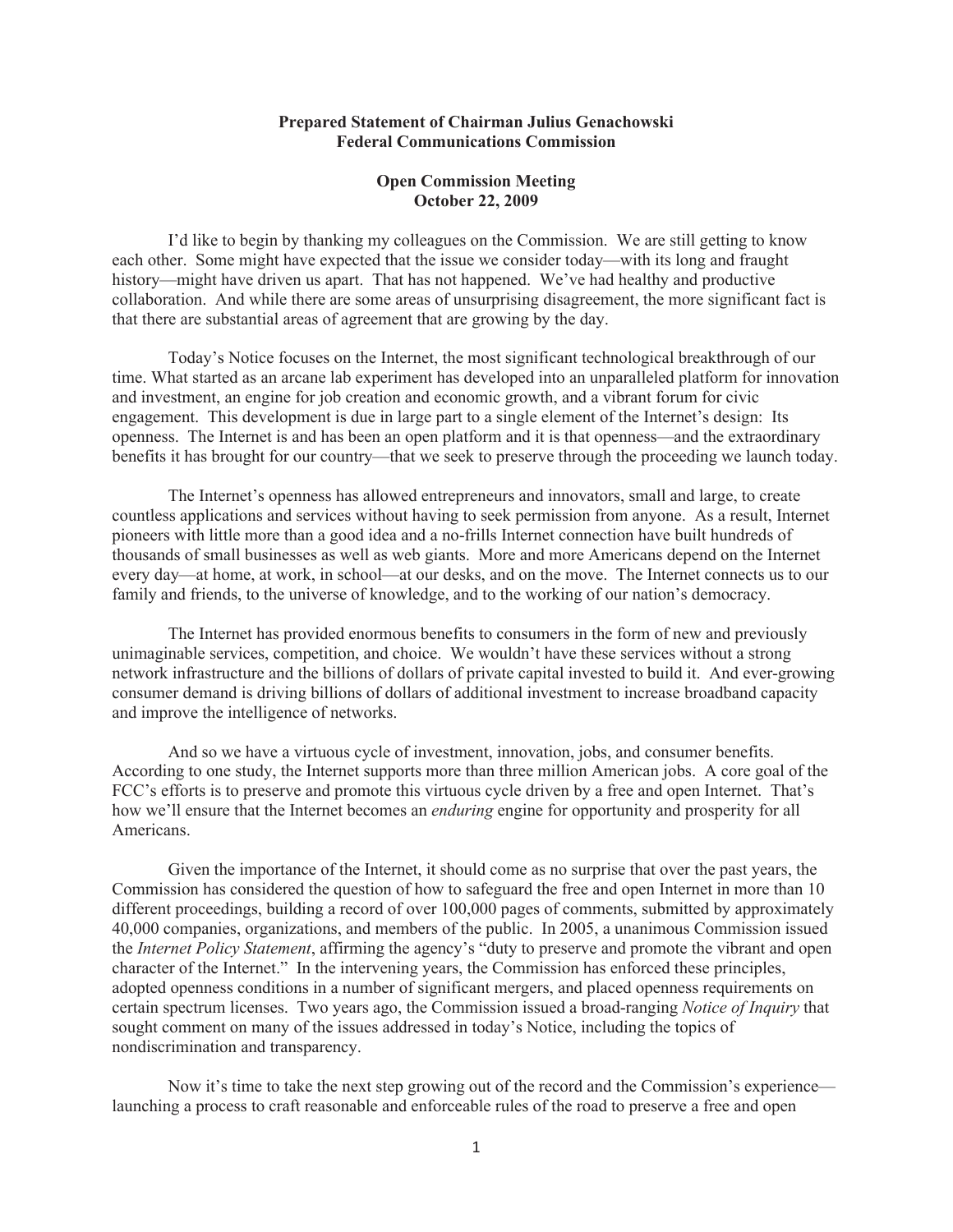internet. Because, let's be honest, the Commission's actions, laudable in so many respects, have left the protection of the free and open Internet unnecessarily vulnerable and uncertain.

The problem is not merely that we've seen some significant situations where broadband providers have degraded the data streams of popular lawful services and blocked consumer access to lawful applications, even after the Commission adopted its openness principles.

Nor is the problem merely that, when the policies summarized in the *Internet Policy Statement* and its initial four principles have been enforced by the Commission, they have been attacked, including in pending litigation, precisely because they are not rules developed through the kind of notice-andpublic-comment process that we should commence today.

Nor is the problem merely that the initial four principles failed to address explicitly some important concepts, such as the need for transparency when it comes to network management practices.

Nor is the problem merely that broadband providers have understandable economic incentives to favor their own content, applications, or services or to otherwise disfavor competition in ways that may not be entirely consistent with our long-term national interest in promoting consumer choice and preserving a free and open Internet for everyone.

The heart of the problem is that, taken together, we face the dangerous combination of an uncertain legal framework with ongoing as well as emerging challenges to a free and open Internet. Given the potentially huge consequences of having the open Internet diminished through inaction, the time is now to move forward with consideration of fair and reasonable rules of the road, rules that would be enforceable and implemented on a case-by-case basis. Indeed, it would be a serious failure of responsibility not to consider such rules, for that would be gambling with the most important technological innovation of our time.

An open Internet deserves an open process. Accordingly, I fully support this Notice, which will launch a fact-based, transparent, and participatory process to develop rules to preserve an open Internet. The Notice seeks to identify the hard questions the Commission must address as part of this rulemaking, and that the Commission must ultimately address based on the facts and the record before it. And the Notice contains draft rules so that all interested parties and the public can have something specific to comment upon. This is a procedural reform that has been called for by legislators and my fellow Commissioners on a bipartisan basis.

Now in the run-up to today's meeting, there has been a deluge of rumors, and no shortage of myths and half-truths. There have also been some reasonable concerns about what the draft rules might look like. My goal has been for us to listen, to pull out and address the fair points and good ideas, regardless of source. And our staff has worked hard to do so.

That said, do any of us think that the draft rules proposed today perfect? Are they set in stone? No—we are at the beginning of a rulemaking process, with draft rules offered in the context of a Notice that seeks to spot the issues, ask the hard questions, and seek broad public input. We're addressing a topic of great importance, where parties have strong views based on differing perspectives and experiences, and where the choice of a single word can lead to vigorous, complex, and highly technical debates. I come to this issue with a keen recognition that we do not yet have all the answers, and that we have a lot of hard work to do. But again, that is precisely the reason to begin this chapter of the process in a way that sets the table for an informed, fruitful discussion about issues of real importance to the future of the Internet and our country.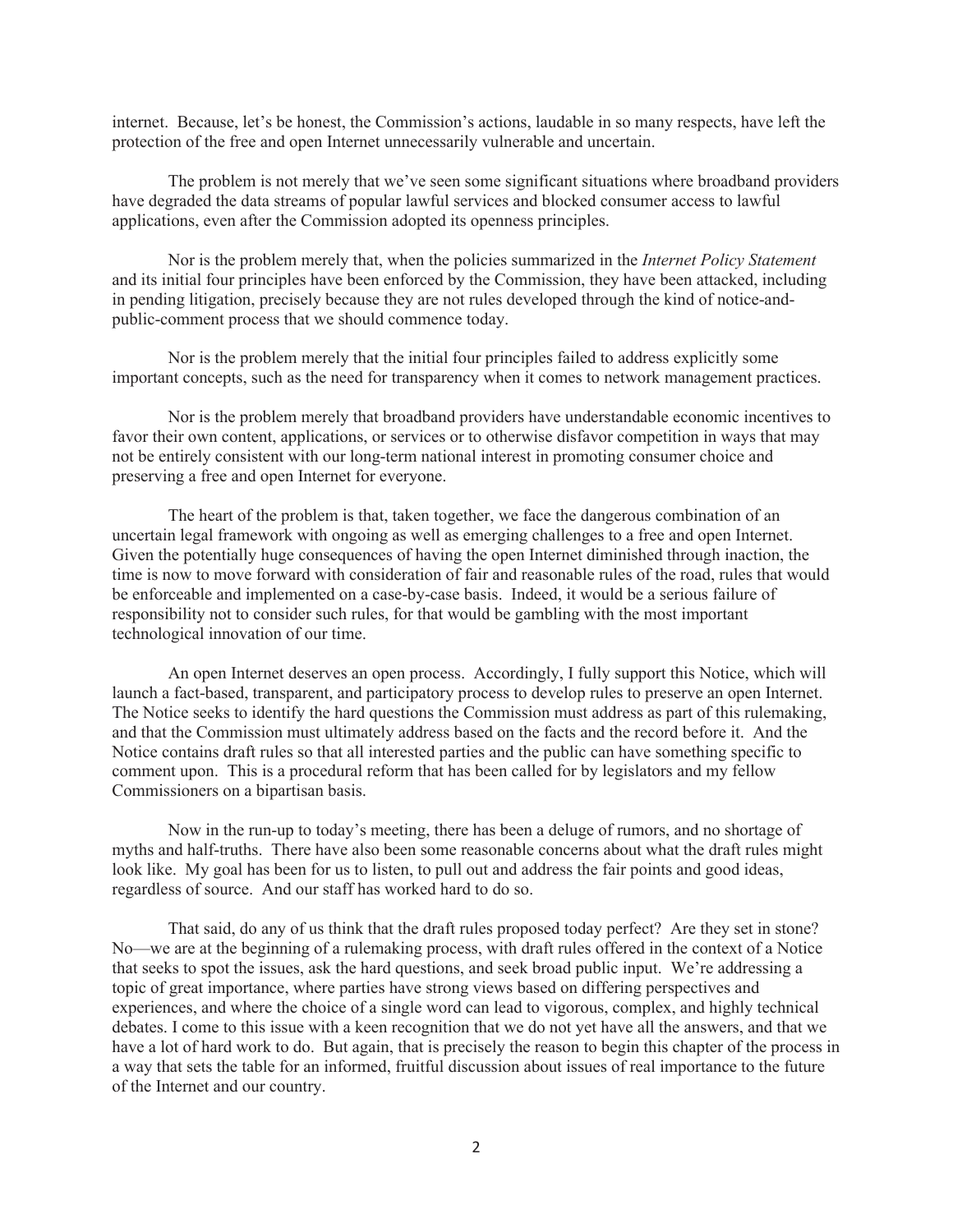In that spirit, we are announcing today that we will be developing a Technical Advisory Process, so that the difficult engineering questions we face are fully informed by a broad range of engineers based on sound engineering principles and not on politics. I have asked Julie Knapp, Chief of our Office of Engineering and Technology, to launch this effort, working with Sharon Gillett, Ruth Milkman, and other key senior staff leading in this process.

This will be just one part of what will be a fully participatory effort. OpenInternet.gov is open for business. We will have public workshops modeled on the success of our Broadband team's efforts. I will continue to push our staff to develop and experiment with new participatory mechanisms for a  $21<sup>st</sup>$ century Commission, looking for the best ways to build a fact-based process for record-building and decision-making.

While today's proposal recognizes that there are still open questions and hard work to be done, the Notice and draft rules also reflect a set of conceptual commitments that I fully endorse.

First, the goal is and must remain without compromise preserving a free and open internet. Any rules we adopt must preserve our freedom to connect, to communicate, and to create that is the wonder of the open Internet. Each and every user of the Internet must have access to an unlimited online universe of ideas and commerce. Internet users should always have the final say about their online experience, whether it's the software, applications or services they choose, or the networks and hardware they use to connect to the Internet.

Many people have fought long and hard for this concept of a free and open Internet, inside and outside the Commission, making sure that we keep our eye on this powerful aspiration for our country and the world. They deserve our gratitude, and today's action owes very much to their efforts.

Second, we must promote investment and innovation broadly. The idea that we must choose between innovation and investment on the "edge" of the network, where content and applications are developed, or innovation and investment in the "core" of the network, where broadband providers operate, is a false choice. Our rules can and must promote investment and innovation throughout the Internet ecosystem. I know from my own experience, and we all recognize what our Broadband team reported to the Commission at our last meeting: that very substantial investment is required for network providers to build out broadband networks for the entire country, and increase the capacity of those networks. The full potential of the Internet cannot be unleashed without robust and healthy broadband networks, and broadband providers need room to experiment with new technologies and business models in order to earn a return on their investment and deploy high-speed broadband to all Americans.

At the same time, the view that 'anything goes' is not a serious argument. And I reject the notion that we must choose between open Internet rules and investment by service providers in their networks. This argument is somewhat routinely made when the FCC considers rules on any variety of topics. History tells us that this, too, is a false choice. FCC rules over the years have been a powerful spur to investment and innovation—especially when the agency focuses on promoting competition and choice. And in the context of net neutrality, notwithstanding the issuance in 2005 and enforcement in 2008 of the Commission's openness principles, as well as the adoption of openness conditions in important mergers during that period, Internet service providers have continued to invest heavily in their networks. As an increasing numbers of stakeholders agree, investment in advanced *and* open networks is essential to our broadband future.

Third, there must be flexibility. Broadband providers must be allowed meaningful latitude to solve the difficult challenges of managing their networks and providing their customers with a highquality Internet experience. We recognize that there are real congestion and other network-management